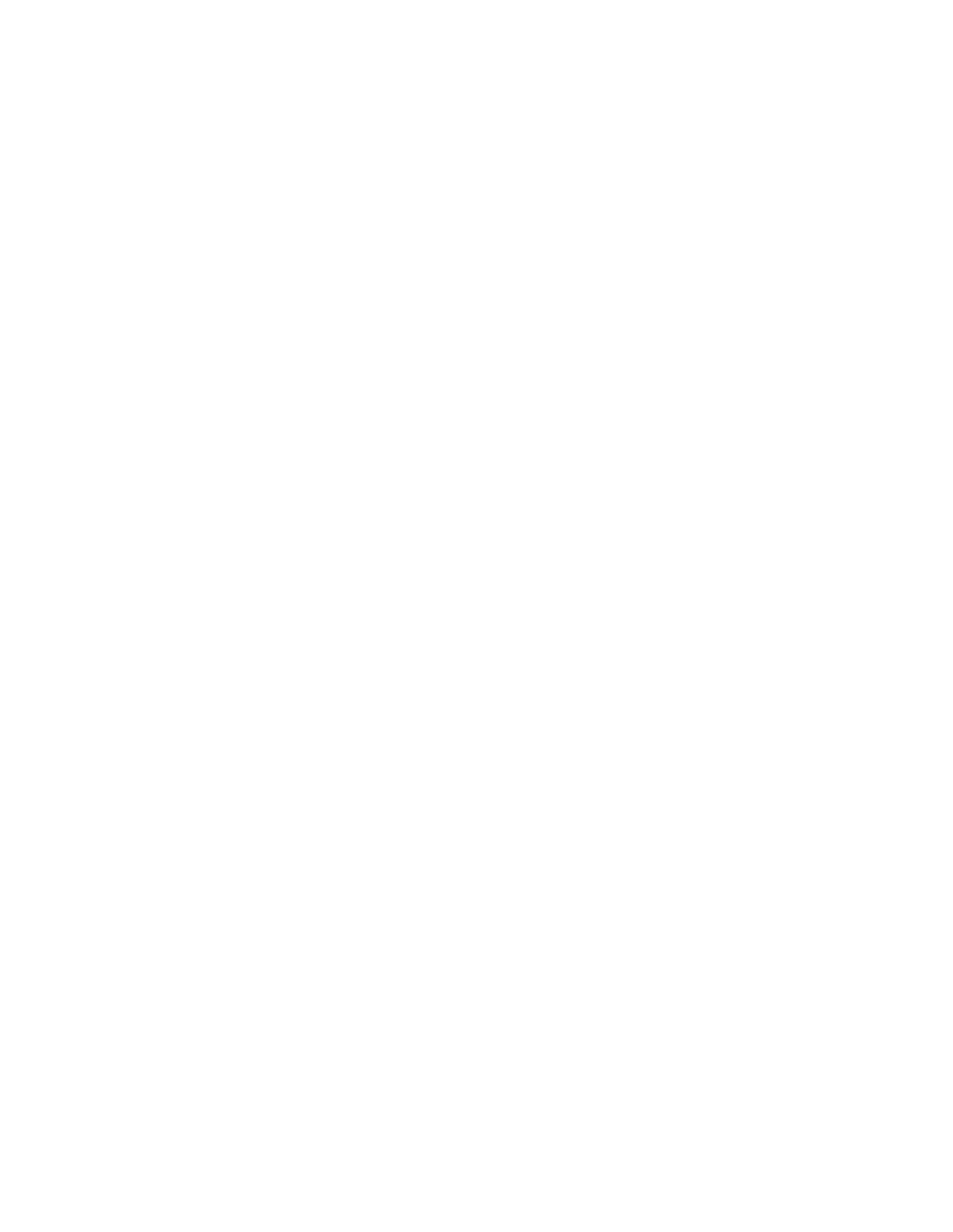### **Table 75. Suspensions, by age of recipient and reason for suspension, 2011–2020**

| Year         | Total     | <b>Excess</b><br>income | In<br>Medicaid<br>facility | Where-<br>abouts<br>unknown | <b>Excess</b><br>resources | Presump-<br>tive dis-<br>ability | No repre-<br>sentative<br>payee | In public<br>institution | Failed to<br>furnish<br>report | Outside<br>United<br><b>States</b> | In<br>transition | No longer<br>disabled | Other  |
|--------------|-----------|-------------------------|----------------------------|-----------------------------|----------------------------|----------------------------------|---------------------------------|--------------------------|--------------------------------|------------------------------------|------------------|-----------------------|--------|
|              |           |                         |                            |                             |                            |                                  | All ages                        |                          |                                |                                    |                  |                       |        |
| 2011         | 1,299,174 | 690,334                 | 42,255                     | 191,872                     | 59,916                     | 3,810                            | 25,644                          | 93,539                   | 62,513                         | 34,356                             | 7,590            | 77,344                | 10,001 |
| 2012         | 1,281,352 | 659,298                 | 38,574                     | 200,771                     | 63,637                     | 2,733                            | 25,069                          | 99,992                   | 60,649                         | 30,536                             | 6,776            | 85,271                | 8,046  |
| 2013         | 1,286,740 | 630,046                 | 38,015                     | 226,077                     | 63,589                     | 2,592                            | 27,249                          | 95,726                   | 72,217                         | 29,294                             | 5,968            | 87,859                | 8,108  |
| 2014         | 1,349,472 | 611,305                 | 38,441                     | 257,185                     | 69,088                     | 2,254                            | 25,934                          | 95,071                   | 102,523                        | 29,935                             | 5,304            | 103,238               | 9,194  |
| 2015         | 1,286,044 | 563,332                 | 34,941                     | 231,006                     | 59,318                     | 2,361                            | 24,161                          | 88,221                   | 94,925                         | 28,823                             | 5,110            | 139,054               | 14,792 |
| 2016         | 1,340,594 | 554,333                 | 34,706                     | 241,848                     | 63,850                     | 2,104                            | 27,669                          | 83,620                   | 132,651                        | 30,779                             | 5,194            | 153,578               | 10,262 |
| 2017         | 1,339,258 | 532,617                 | 34,500                     | 270,633                     | 66,000                     | 1,750                            | 26,541                          | 79,977                   | 136,359                        | 29,519                             | 5,318            | 144,239               | 11,805 |
| 2018         | 1,344,559 | 520,365                 | 34,990                     | 253,336                     | 71,755                     | 1,557                            | 24,834                          | 76,331                   | 163,668                        | 30,915                             | 4,872            | 147,073               | 14,863 |
| 2019         | 1,249,159 | 505,960                 | 34,949                     | 216,610                     | 71,470                     | 1,599                            | 24,198                          | 74,982                   | 144,472                        | 30,709                             | 4,550            | 126,084               | 13,576 |
| 2020         | 884,816   | 428,431                 | 26,300                     | 130,455                     | 56,972                     | 3,303                            | 24,286                          | 48,568                   | 69,705                         | 17,818                             | 3,370            | 67,462                | 8,146  |
| Under age 18 |           |                         |                            |                             |                            |                                  |                                 |                          |                                |                                    |                  |                       |        |
| 2011         | 250,099   | 120,404                 | 1,168                      | 53,221                      | 14,105                     | 854                              | 9,575                           | 4,013                    | 25,680                         | 1,353                              | 353              | 18,381                | 992    |
| 2012         | 249,677   | 114,763                 | 1,098                      | 52,950                      | 14,294                     | 535                              | 9,470                           | 3,656                    | 23,031                         | 1,018                              | 371              | 27,542                | 949    |
| 2013         | 262,601   | 113,285                 | 1,112                      | 60,404                      | 14,840                     | 463                              | 10,639                          | 3,298                    | 28,231                         | 951                                | 381              | 28,072                | 925    |
| 2014         | 286,906   | 103,434                 | 1,038                      | 70,029                      | 16,889                     | 438                              | 9,523                           | 3,273                    | 40,316                         | 924                                | 350              | 39,705                | 987    |
| 2015         | 305,580   | 104,842                 | 948                        | 63,379                      | 14,784                     | 454                              | 8,770                           | 2,938                    | 41,395                         | 913                                | 331              | 65,858                | 968    |
| 2016         | 336,057   | 108,267                 | 857                        | 68,037                      | 15,833                     | 365                              | 9.008                           | 2,705                    | 53,313                         | 910                                | 365              | 75,342                | 1,055  |
| 2017         | 322,288   | 110,194                 | 939                        | 71.178                      | 16,339                     | 307                              | 8,268                           | 2,257                    | 48,397                         | 973                                | 450              | 61,920                | 1,066  |
| 2018         | 314,543   | 107,039                 | 1,264                      | 59,219                      | 16,888                     | 246                              | 7,260                           | 2,080                    | 55,587                         | 912                                | 371              | 62,611                | 1,066  |
| 2019         | 279,855   | 105,891                 | 794                        | 46,434                      | 15,632                     | 252                              | 7,246                           | 1,868                    | 50,005                         | 1,008                              | 348              | 49,231                | 1,146  |
| 2020         | 189,290   | 85,899                  | 708                        | 27,414                      | 14,478                     | 537                              | 7,055                           | 1,211                    | 25,239                         | 610                                | 265              | 25,195                | 679    |
|              |           |                         |                            |                             |                            |                                  | Aged 18-64                      |                          |                                |                                    |                  |                       |        |
| 2011         | 875,385   | 506,139                 | 16,684                     | 108,026                     | 29,693                     | 2,926                            | 14,747                          | 87,378                   | 30,356                         | 7,657                              | 5,160            | 58,933                | 7,686  |
| 2012         | 857,902   | 482,506                 | 15,049                     | 115,391                     | 30,519                     | 2,182                            | 14,285                          | 94,062                   | 30,021                         | 5,841                              | 4,542            | 57,705                | 5,799  |
| 2013         | 851,733   | 458,311                 | 14,609                     | 131,464                     | 29,774                     | 2,115                            | 15,208                          | 90,160                   | 35,292                         | 5,264                              | 3,916            | 59,777                | 5,843  |
| 2014         | 875,130   | 435,176                 | 15,704                     | 152,082                     | 33,434                     | 1,801                            | 14,965                          | 89,519                   | 53,241                         | 5,403                              | 3,428            | 63,514                | 6,863  |
| 2015         | 820,654   | 403,863                 | 13,518                     | 136,055                     | 30,118                     | 1,897                            | 13,931                          | 82,998                   | 46,943                         | 5,470                              | 3,381            | 73,178                | 9,302  |
| 2016         | 841,797   | 392,173                 | 13,946                     | 142,479                     | 31,600                     | 1,729                            | 16,901                          | 78,710                   | 69,077                         | 6,078                              | 3,458            | 78,214                | 7,432  |
| 2017         | 857,461   | 377,671                 | 13,088                     | 162,187                     | 33,540                     | 1,427                            | 16,581                          | 75,371                   | 77,011                         | 5,726                              | 3,500            | 82,286                | 9,073  |
| 2018         | 857,383   | 366,796                 | 14,221                     | 154,653                     | 35,738                     | 1,303                            | 15,715                          | 71,759                   | 91,997                         | 5,707                              | 3,075            | 84,418                | 12,001 |
| 2019         | 798,935   | 354,825                 | 14,047                     | 132,399                     | 35,693                     | 1,337                            | 15,204                          | 70,265                   | 79,150                         | 5,842                              | 2,785            | 76,800                | 10,588 |
| 2020         | 573,540   | 302,793                 | 10,558                     | 77,804                      | 27,738                     | 2,742                            | 15,361                          | 45,384                   | 36,328                         | 3,946                              | 2,189            | 42,222                | 6,475  |
|              |           |                         |                            |                             |                            |                                  | Aged 65 or older                |                          |                                |                                    |                  |                       |        |
| 2011         | 173,690   | 63,791                  | 24,403                     | 30,625                      | 16,118                     | 30                               | 1,322                           | 2,148                    | 6,477                          | 25,346                             | 2,077            | 30                    | 1,323  |
| 2012         | 173,773   | 62,029                  | 22,427                     | 32,430                      | 18,824                     | 16                               | 1,314                           | 2,274                    | 7,597                          | 23,677                             | 1,863            | 24                    | 1,298  |
| 2013         | 172,406   | 58,450                  | 22,294                     | 34,209                      | 18,975                     | 14                               | 1,402                           | 2,268                    | 8,694                          | 23,079                             | 1,671            | 10                    | 1,340  |
| 2014         | 187,436   | 72,695                  | 21,699                     | 35,074                      | 18,765                     | 15                               | 1,446                           | 2,279                    | 8,966                          | 23,608                             | 1,526            | 19                    | 1,344  |
| 2015         | 159,810   | 54,627                  | 20,475                     | 31,572                      | 14,416                     | 10                               | 1,460                           | 2,285                    | 6,587                          | 22,440                             | 1,398            | 18                    | 4,522  |
| 2016         | 162,740   | 53,893                  | 19,903                     | 31,332                      | 16,417                     | 10                               | 1,760                           | 2,205                    | 10,261                         | 23,791                             | 1,371            | 22                    | 1,775  |
| 2017         | 159,509   | 44,752                  | 20,473                     | 37,268                      | 16,121                     | 16                               | 1,692                           | 2,349                    | 10,951                         | 22,820                             | 1,368            | 33                    | 1,666  |
| 2018         | 172,633   | 46,530                  | 19,505                     | 39,464                      | 19,129                     | 8                                | 1,859                           | 2,492                    | 16,084                         | 24,296                             | 1,426            | 44                    | 1,796  |
| 2019         | 170,369   | 45,244                  | 20,108                     | 37,777                      | 20,145                     | 10                               | 1,748                           | 2,849                    | 15,317                         | 23,859                             | 1,417            | 53                    | 1,842  |
| 2020         | 121,986   | 39,739                  | 15,034                     | 25,237                      | 14,756                     | 24                               | 1,870                           | 1,973                    | 8,138                          | 13,262                             | 916              | 45                    | 992    |

SOURCE: Social Security Administration, Supplemental Security Record, 100 percent data.

NOTES: Includes multiple suspensions per person.

Year-to-year fluctuations in the number of suspensions can be affected by the number of redeterminations and continuing disability reviews conducted by the agency.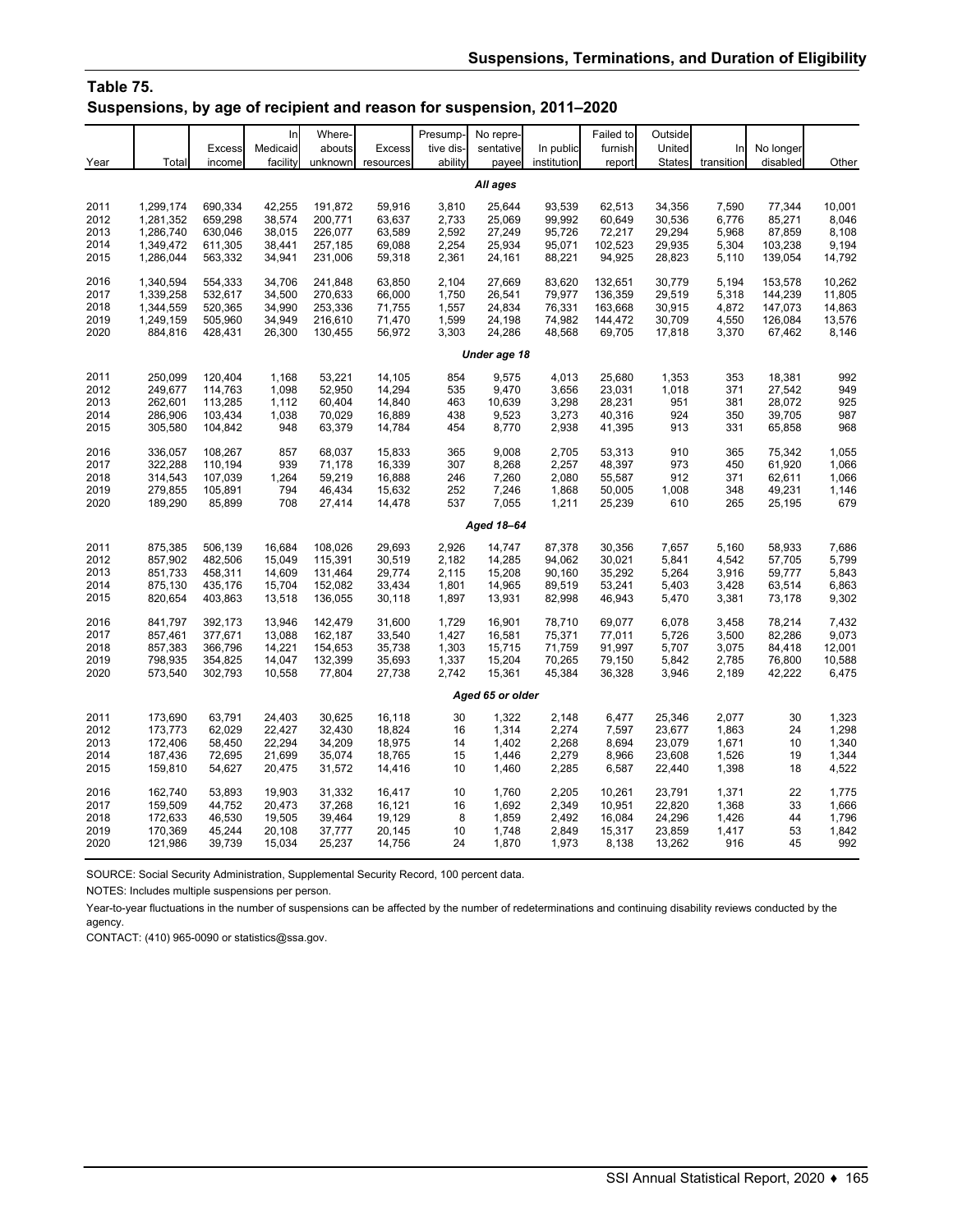## **Table 76.**

#### **Recipients suspended, by age and reason for suspension, 2011–2020**

|              |           | <b>Excess</b> | In<br>Medicaid | Where-<br>abouts | <b>Excess</b> | Presump-<br>tive dis- | No repre-<br>sentative | In public   | Failed to<br>furnish | Outside<br>United | In         | No longer |        |
|--------------|-----------|---------------|----------------|------------------|---------------|-----------------------|------------------------|-------------|----------------------|-------------------|------------|-----------|--------|
| Year         | Total     | income        | facility       | unknown          | resources     | ability               | payee                  | institution | report               | <b>States</b>     | transition | disabled  | Other  |
|              |           |               |                |                  |               |                       | All ages               |             |                      |                   |            |           |        |
| 2011         | 1,181,799 | 612,011       | 40,380         | 179,379          | 57,243        | 3,713                 | 23,913                 | 85,558      | 58,789               | 32,578            | 7,193      | 71,517    | 9,525  |
| 2012         | 1,161,440 | 579,596       | 36,631         | 187,287          | 61,135        | 2,665                 | 23,368                 | 90,795      | 57,244               | 29,287            | 6,446      | 79,469    | 7,517  |
| 2013         | 1,165,927 | 552,116       | 36,175         | 210,760          | 61,238        | 2,524                 | 25,239                 | 86,980      | 68,285               | 28,160            | 5,668      | 81,247    | 7,535  |
| 2014         | 1,230,792 | 542,584       | 36,644         | 239,724          | 66,503        | 2,210                 | 24,130                 | 85,979      | 96,207               | 28,770            | 5,006      | 94,438    | 8,597  |
| 2015         | 1,165,944 | 491,654       | 33,208         | 215,174          | 57,060        | 2,316                 | 22,513                 | 79,795      | 89,079               | 27,775            | 4,804      | 128,590   | 13,976 |
| 2016         | 1,214,371 | 482,469       | 32,797         | 224,340          | 61,395        | 2,060                 | 25,912                 | 75,974      | 124,187              | 29,573            | 4,924      | 141,196   | 9,544  |
| 2017         | 1,211,147 | 462,946       | 32,861         | 250,590          | 63,286        | 1,710                 | 24,698                 | 72,238      | 127,166              | 28,277            | 4,992      | 131,555   | 10,828 |
| 2018         | 1,215,789 | 450,302       | 33,267         | 235,802          | 68,918        | 1,515                 | 23,201                 | 68,547      | 153,488              | 29,648            | 4,509      | 132,792   | 13,800 |
| 2019         | 1,130,288 | 435,964       | 33,189         | 202,443          | 68,857        | 1,568                 | 22,791                 | 67,608      | 136,540              | 29,399            | 4,267      | 115,036   | 12,626 |
| 2020         | 819,996   | 382,155       | 25,331         | 124,927          | 55,153        | 3,205                 | 23,354                 | 45,407      | 67,137               | 17,310            | 3,208      | 65,024    | 7,785  |
| Under age 18 |           |               |                |                  |               |                       |                        |             |                      |                   |            |           |        |
| 2011         | 208,917   | 88,934        | 1,075          | 49,522           | 13,227        | 828                   | 8,916                  | 3,629       | 23,705               | 1,278             | 317        | 16,572    | 914    |
| 2012         | 207,949   | 83,166        | 1,025          | 48,884           | 13,481        | 515                   | 8,784                  | 3,291       | 21,279               | 966               | 336        | 25,353    | 869    |
| 2013         | 219,107   | 81,190        | 1,021          | 55,915           | 13,948        | 454                   | 9,828                  | 2,970       | 26,208               | 906               | 341        | 25,484    | 842    |
| 2014         | 246,169   | 77,339        | 945            | 64,794           | 15,903        | 426                   | 8,779                  | 2,944       | 37,178               | 871               | 316        | 35,765    | 909    |
| 2015         | 262,424   | 77,063        | 872            | 58,516           | 13,972        | 451                   | 8,088                  | 2,646       | 38,259               | 867               | 286        | 60,533    | 871    |
| 2016         | 289,461   | 79,948        | 792            | 62,317           | 14,939        | 358                   | 8,293                  | 2,414       | 49,057               | 850               | 317        | 69,225    | 951    |
| 2017         | 275,529   | 81,498        | 858            | 65,107           | 15,299        | 296                   | 7,557                  | 2,006       | 44,036               | 903               | 406        | 56,632    | 931    |
| 2018         | 268,177   | 78,178        | 1,068          | 54,624           | 15,802        | 240                   | 6,638                  | 1,844       | 51,149               | 865               | 327        | 56,495    | 947    |
| 2019         | 236,639   | 75,769        | 731            | 43,048           | 14,744        | 249                   | 6,732                  | 1,680       | 46,404               | 947               | 315        | 44,991    | 1,029  |
| 2020         | 164,581   | 65,904        | 668            | 26,101           | 13,781        | 517                   | 6,691                  | 1,120       | 24,052               | 583               | 246        | 24,276    | 642    |
|              |           |               |                |                  |               |                       | Aged 18-64             |             |                      |                   |            |           |        |
| 2011         | 808,987   | 464,866       | 15,458         | 100,598          | 28,503        | 2,856                 | 13,734                 | 79,888      | 28,763               | 7,158             | 4,889      | 54,917    | 7,357  |
| 2012         | 789,688   | 440,292       | 13,772         | 107,361          | 29,415        | 2,135                 | 13,342                 | 85,370      | 28,540               | 5,608             | 4,317      | 54,095    | 5,441  |
| 2013         | 784,237   | 418,406       | 13,447         | 122,076          | 28,770        | 2,056                 | 14,074                 | 81,850      | 33,552               | 5,075             | 3,712      | 55,754    | 5,465  |
| 2014         | 807,094   | 398,602       | 14,512         | 141,271          | 32,352        | 1,770                 | 13,958                 | 80,888      | 50,268               | 5,183             | 3,212      | 58,656    | 6,422  |
| 2015         | 753,235   | 365,894       | 12,407         | 126,444          | 29,055        | 1,856                 | 13,009                 | 74,994      | 44,385               | 5,236             | 3,178      | 68,042    | 8,735  |
| 2016         | 771,541   | 354,244       | 12,658         | 131.988          | 30.468        | 1,692                 | 15,919                 | 71.472      | 65,107               | 5,820             | 3,300      | 71.953    | 6,920  |
| 2017         | 785,368   | 341,955       | 12,036         | 149,671          | 32,308        | 1,398                 | 15,496                 | 68,020      | 72,498               | 5,466             | 3,279      | 74,892    | 8,349  |
| 2018         | 784,469   | 330,972       | 13,174         | 143,180          | 34,458        | 1,268                 | 14,765                 | 64,343      | 86,596               | 5,452             | 2,837      | 76,257    | 11,167 |
| 2019         | 732,709   | 320,155       | 12,880         | 123,113          | 34,480        | 1,309                 | 14,380                 | 63,238      | 75,135               | 5,552             | 2,607      | 70,000    | 9,860  |
| 2020         | 538,979   | 280,234       | 9,889          | 74,290           | 26,885        | 2,666                 | 14,826                 | 42,383      | 35,056               | 3,783             | 2,075      | 40,707    | 6,185  |
|              |           |               |                |                  |               |                       | Aged 65 or older       |             |                      |                   |            |           |        |
| 2011         | 163,895   | 58,211        | 23,847         | 29,259           | 15,513        | 29                    | 1,263                  | 2,041       | 6,321                | 24,142            | 1,987      | 28        | 1,254  |
| 2012         | 163,803   | 56,138        | 21,834         | 31,042           | 18,239        | 15                    | 1,242                  | 2,134       | 7,425                | 22,713            | 1,793      | 21        | 1,207  |
| 2013         | 162,583   | 52,520        | 21,707         | 32,769           | 18,520        | 14                    | 1,337                  | 2,160       | 8,525                | 22,179            | 1,615      | 9         | 1,228  |
| 2014         | 177,529   | 66,643        | 21,187         | 33,659           | 18,248        | 14                    | 1,393                  | 2,147       | 8,761                | 22,716            | 1,478      | 17        | 1,266  |
| 2015         | 150,285   | 48,697        | 19,929         | 30,214           | 14,033        | 9                     | 1,416                  | 2,155       | 6,435                | 21,672            | 1,340      | 15        | 4,370  |
| 2016         | 153,369   | 48,277        | 19,347         | 30,035           | 15,988        | 10                    | 1,700                  | 2,088       | 10,023               | 22,903            | 1,307      | 18        | 1,673  |
| 2017         | 150,250   | 39,493        | 19,967         | 35,812           | 15,679        | 16                    | 1,645                  | 2,212       | 10,632               | 21,908            | 1,307      | 31        | 1,548  |
| 2018         | 163,143   | 41,152        | 19,025         | 37,998           | 18,658        | $\overline{7}$        | 1,798                  | 2,360       | 15,743               | 23,331            | 1,345      | 40        | 1,686  |
| 2019         | 160,940   | 40,040        | 19,578         | 36,282           | 19,633        | 10                    | 1,679                  | 2,690       | 15,001               | 22,900            | 1,345      | 45        | 1,737  |
| 2020         | 116,436   | 36,017        | 14,774         | 24,536           | 14,487        | 22                    | 1,837                  | 1,904       | 8,029                | 12,944            | 887        | 41        | 958    |

SOURCE: Social Security Administration, Supplemental Security Record, 100 percent data.

NOTE: Year-to-year fluctuations in the number of suspensions can be affected by the number of redeterminations and continuing disability reviews conducted by the agency.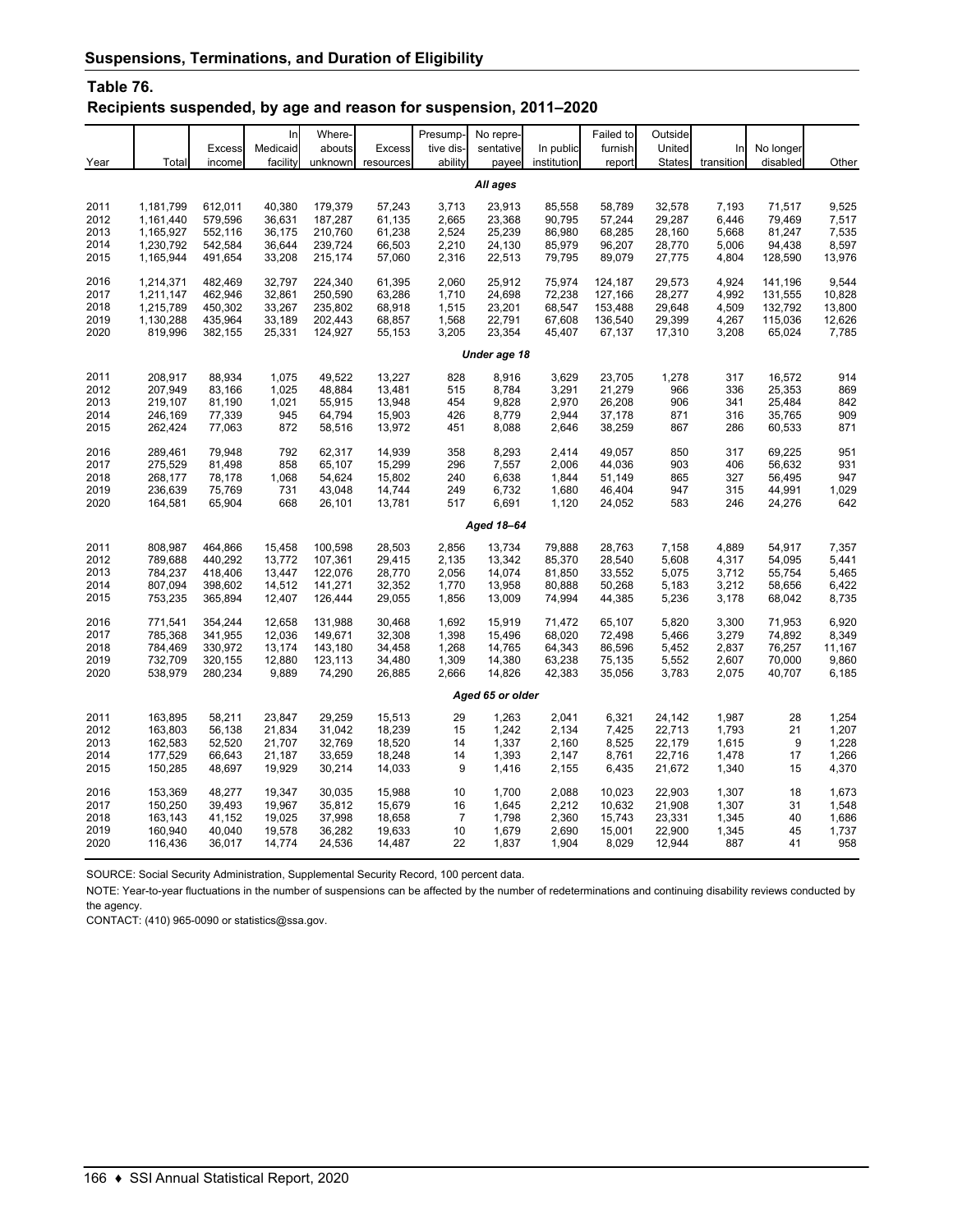## **Table 77. Recipients terminated, by age and reason for termination, 2011–2020**

|      |              |                         |         | Where-<br>abouts |                            | In public   | Failed to         | Outside<br>United |                       |        |  |  |  |
|------|--------------|-------------------------|---------|------------------|----------------------------|-------------|-------------------|-------------------|-----------------------|--------|--|--|--|
| Year | Total        | <b>Excess</b><br>income | Death   | unknown          | <b>Excess</b><br>resources | institution | furnish<br>report | <b>States</b>     | No longer<br>disabled | Other  |  |  |  |
|      |              |                         |         |                  | All ages                   |             |                   |                   |                       |        |  |  |  |
| 2011 | 805,483      | 403,428                 | 246,033 | 11,039           | 30,793                     | 29,280      | 15,032            | 12,684            | 43,005                | 14,189 |  |  |  |
| 2012 | 806,438      | 397,069                 | 246,415 | 10,044           | 35,504                     | 29,256      | 13,714            | 14,671            | 48,802                | 10,963 |  |  |  |
| 2013 | 800,923      | 383,908                 | 250,272 | 10,698           | 33,772                     | 30,084      | 12,765            | 13,127            | 56,803                | 9,494  |  |  |  |
| 2014 | 776,769      | 353,413                 | 247,922 | 12,475           | 34,856                     | 31,435      | 15,107            | 12,585            | 59,663                | 9,313  |  |  |  |
| 2015 | 799,072      | 354,980                 | 254,736 | 13,920           | 35,984                     | 31,091      | 18,266            | 12,809            | 68,904                | 8,382  |  |  |  |
| 2016 | 764.825      | 306.977                 | 252,371 | 13,929           | 33,747                     | 28,855      | 19,673            | 11,589            | 88,430                | 9,254  |  |  |  |
| 2017 | 770,968      | 289,876                 | 256,149 | 15,014           | 36,138                     | 27,373      | 26,125            | 12,254            | 100,269               | 7,770  |  |  |  |
| 2018 | 772,511      | 287,484                 | 257,942 | 16,903           | 38,568                     | 26,641      | 26,834            | 11,864            | 98,824                | 7,451  |  |  |  |
| 2019 | 768,103      | 276,258                 | 253,342 | 18,706           | 41,611                     | 25,845      | 32,394            | 12,762            | 99,694                | 7,491  |  |  |  |
| 2020 | 790,472      | 273,443                 | 302,249 | 17,225           | 37,642                     | 24,900      | 29,301            | 12,544            | 85,885                | 7,283  |  |  |  |
|      | Under age 18 |                         |         |                  |                            |             |                   |                   |                       |        |  |  |  |
| 2011 | 65,236       | 29,903                  | 4,805   | 3,169            | 6,869                      | 969         | 4,366             | 481               | 11,152                | 3,522  |  |  |  |
| 2012 | 64,886       | 26,502                  | 4,686   | 3,012            | 8,020                      | 944         | 4,416             | 674               | 13,103                | 3,529  |  |  |  |
| 2013 | 67,082       | 25,087                  | 4,484   | 2,999            | 7,738                      | 869         | 4,001             | 505               | 18,432                | 2,967  |  |  |  |
| 2014 | 69,487       | 25,290                  | 4,167   | 3,561            | 8,212                      | 834         | 4,830             | 468               | 19,397                | 2,728  |  |  |  |
| 2015 | 77,785       | 25,239                  | 4,202   | 3,955            | 8,742                      | 922         | 6,127             | 453               | 25,809                | 2,336  |  |  |  |
| 2016 | 93,078       | 25.074                  | 4,274   | 3,976            | 8,163                      | 798         | 7,364             | 375               | 40.779                | 2,275  |  |  |  |
| 2017 | 102,444      | 25,950                  | 3,957   | 4,402            | 8,509                      | 664         | 9,261             | 395               | 47,453                | 1,853  |  |  |  |
| 2018 | 95,858       | 25,954                  | 3,790   | 4,540            | 8,977                      | 630         | 8,341             | 381               | 41,528                | 1,717  |  |  |  |
| 2019 | 94,942       | 24,121                  | 3,638   | 4,505            | 9,011                      | 558         | 9,724             | 457               | 41,343                | 1,585  |  |  |  |
| 2020 | 83,617       | 23,969                  | 3,520   | 4,135            | 8,388                      | 497         | 8,735             | 423               | 32,381                | 1,569  |  |  |  |
|      |              |                         |         |                  | Aged 18-64                 |             |                   |                   |                       |        |  |  |  |
| 2011 | 554,917      | 339,690                 | 113,243 | 5,223            | 16,129                     | 27,448      | 8,943             | 2,441             | 31,834                | 9,966  |  |  |  |
| 2012 | 548,121      | 331,281                 | 114,647 | 4,296            | 17,263                     | 27,422      | 7,606             | 3,169             | 35,682                | 6,755  |  |  |  |
| 2013 | 533,621      | 315,961                 | 116,008 | 4,363            | 16,093                     | 28,226      | 6,486             | 2,446             | 38,236                | 5,802  |  |  |  |
| 2014 | 517,189      | 292,705                 | 116,513 | 5,314            | 16,803                     | 29,550      | 7,884             | 2,329             | 40,251                | 5,840  |  |  |  |
| 2015 | 510,624      | 279,128                 | 117,504 | 6,501            | 17,833                     | 29,086      | 9,854             | 2,331             | 43,073                | 5,314  |  |  |  |
| 2016 | 481,280      | 247,278                 | 117,685 | 6,697            | 17,111                     | 27,021      | 10,394            | 2,170             | 47,636                | 5,288  |  |  |  |
| 2017 | 474,412      | 231,223                 | 117,525 | 7,468            | 18,403                     | 25,687      | 14,226            | 2,353             | 52,788                | 4,739  |  |  |  |
| 2018 | 479.934      | 230,548                 | 116,075 | 8,561            | 19.652                     | 24,937      | 15,766            | 2,238             | 57,266                | 4,891  |  |  |  |
| 2019 | 472,735      | 220,875                 | 113,242 | 9,425            | 20,934                     | 24,096      | 18,447            | 2,302             | 58,307                | 5,107  |  |  |  |
| 2020 | 470,564      | 215,733                 | 126,969 | 8,699            | 19,078                     | 22,994      | 16,668            | 2,194             | 53,454                | 4,775  |  |  |  |
|      |              |                         |         |                  | Aged 65 or older           |             |                   |                   |                       |        |  |  |  |
| 2011 | 185,330      | 33,835                  | 127,985 | 2,647            | 7,795                      | 863         | 1,723             | 9.762             | 19                    | 701    |  |  |  |
| 2012 | 193,431      | 39,286                  | 127,082 | 2,736            | 10,221                     | 890         | 1,692             | 10,828            | 17                    | 679    |  |  |  |
| 2013 | 200,220      | 42,860                  | 129,780 | 3,336            | 9,941                      | 989         | 2,278             | 10,176            | 135                   | 725    |  |  |  |
| 2014 | 190,093      | 35,418                  | 127,242 | 3,600            | 9,841                      | 1,051       | 2,393             | 9,788             | 15                    | 745    |  |  |  |
| 2015 | 210,663      | 50,613                  | 133,030 | 3,464            | 9,409                      | 1,083       | 2,285             | 10,025            | 22                    | 732    |  |  |  |
| 2016 | 190,467      | 34,625                  | 130,412 | 3,256            | 8,473                      | 1,036       | 1,915             | 9,044             | 15                    | 1,691  |  |  |  |
| 2017 | 194,112      | 32,703                  | 134,667 | 3,144            | 9,226                      | 1,022       | 2,638             | 9,506             | 28                    | 1,178  |  |  |  |
| 2018 | 196,719      | 30,982                  | 138,077 | 3,802            | 9,939                      | 1,074       | 2,727             | 9,245             | 30                    | 843    |  |  |  |
| 2019 | 200,426      | 31,262                  | 136,462 | 4,776            | 11,666                     | 1,191       | 4,223             | 10,003            | 44                    | 799    |  |  |  |
| 2020 | 236,291      | 33,741                  | 171,760 | 4,391            | 10,176                     | 1,409       | 3,898             | 9,927             | 50                    | 939    |  |  |  |

SOURCE: Social Security Administration, Supplemental Security Record, 100 percent data.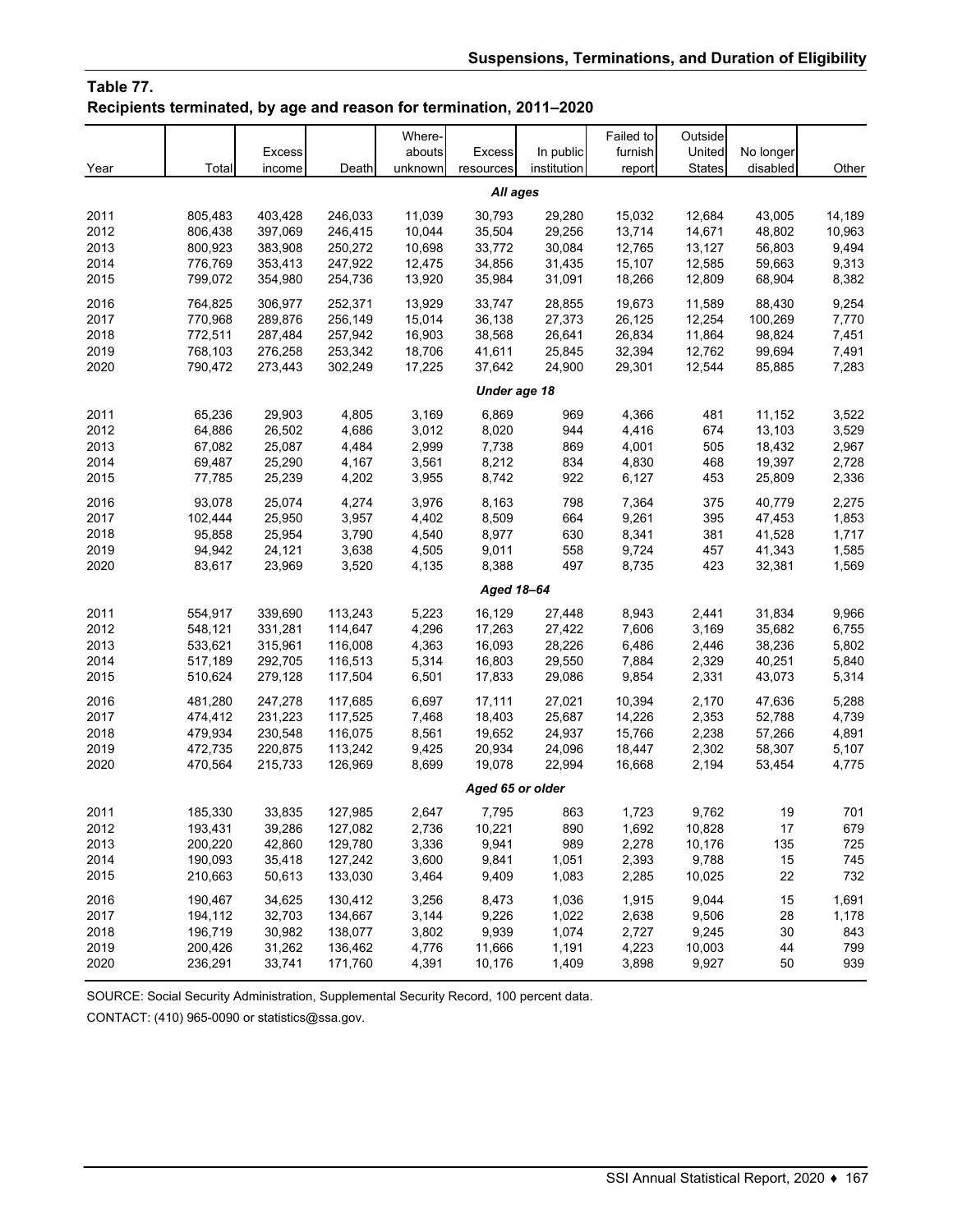## **Table 78.**

## **Recipients, by selected characteristics and duration of eligibility, December 2020**

|                                   | Total       |                | Years of eligibility                   |         |           |           |           |                      |           |           |                      |                   |  |
|-----------------------------------|-------------|----------------|----------------------------------------|---------|-----------|-----------|-----------|----------------------|-----------|-----------|----------------------|-------------------|--|
|                                   |             |                |                                        |         |           |           |           |                      |           |           | 40 or                | conver-           |  |
| Characteristic                    |             | Number Percent | Under 5                                | $5 - 9$ | $10 - 14$ | $15 - 19$ | $20 - 24$ | $25 - 29$            | $30 - 34$ | $35 - 39$ | more                 | sion <sup>a</sup> |  |
| All recipients                    |             |                |                                        |         |           |           |           |                      |           |           |                      |                   |  |
| Number                            | 7,959,766   |                | $\ldots$ 1,925,411 1,849,330 1,423,178 |         |           | 959,944   | 644,389   | 582,469              | 278,591   | 135,935   | 132,650              | 27,869            |  |
| Percent                           | $\cdots$    | 100.0          | 24.2                                   | 23.2    | 17.9      | 12.1      | 8.1       | 7.3                  | 3.5       | 1.7       | 1.7                  | 0.4               |  |
| Eligibility category              |             |                |                                        |         |           |           |           |                      |           |           |                      |                   |  |
| Aged                              | 1,136,162   | 100.0          | 32.3                                   | 27.3    | 17.5      | 11.5      | 6.4       | 3.9                  | 1.0       | 0.1       | (L)                  | (L)               |  |
| <b>Blind</b>                      | 67,738      | 100.0          | 22.4                                   | 19.2    | 12.9      | 10.8      | 9.0       | 8.0                  | 6.2       | 4.4       | 4.8                  | 2.4               |  |
| <b>Disabled</b>                   | 6,755,866   | 100.0          | 22.8                                   | 22.6    | 18.0      | 12.2      | 8.4       | 7.9                  | 3.9       | 1.9       | 1.9                  | 0.4               |  |
| Age at first month of eligibility |             |                |                                        |         |           |           |           |                      |           |           |                      |                   |  |
| Under 18                          | 2,039,398   | 100.0          | 27.8                                   | 22.4    | 15.9      | 10.4      | 6.6       | 7.5                  | 3.9       | 2.4       | 3.2                  | (L)               |  |
| $18 - 21$                         | 676.628     | 100.0          | 22.9                                   | 22.1    | 18.6      | 12.0      | 6.6       | 5.7                  | 4.1       | 3.2       | 3.9                  | 0.9               |  |
| $22 - 25$                         | 308,360     | 100.0          | 14.8                                   | 18.4    | 16.8      | 12.2      | 8.4       | 10.4                 | 7.3       | 5.0       | 4.3                  | 2.4               |  |
| $26 - 29$                         | 296,463     | 100.0          | 13.8                                   | 16.1    | 16.3      | 11.7      | 10.6      | 13.6                 | 8.5       | 4.5       | 3.1                  | 1.9               |  |
| $30 - 39$                         | 832,055     | 100.0          | 12.3                                   | 15.4    | 16.8      | 15.5      | 14.4      | 14.2                 | 6.5       | 2.5       | 1.5                  | 0.8               |  |
| $40 - 49$                         | 1,015,498   | 100.0          | 14.1                                   | 21.4    | 23.9      | 16.9      | 10.8      | 8.0                  | 3.3       | 0.9       | 0.5                  | 0.2               |  |
| $50 - 59$                         | 1,334,699   | 100.0          | 30.5                                   | 29.9    | 17.8      | 9.4       | 5.9       | 4.5                  | 1.6       | 0.3       | 0.1                  | (L)               |  |
| $60 - 64$                         | 322,781     | 100.0          | 30.7                                   | 26.1    | 17.0      | 11.5      | 8.3       | 5.0                  | 1.3       | 0.2       | (L)                  | (L)               |  |
| 65 or older                       | 1,133,884   | 100.0          | 32.3                                   | 27.4    | 17.5      | 11.5      | 6.4       | 3.9                  | 1.0       | 0.1       | (L)                  | (L)               |  |
| Age in December 2020              |             |                |                                        |         |           |           |           |                      |           |           |                      |                   |  |
| Under 18                          | 1,108,612   | 100.0          | 48.2                                   | 33.4    | 15.9      | 2.6       | $\cdots$  | $\cdots$             | $\cdots$  | .         | .                    | $\cdots$          |  |
| $18 - 21$                         | 316,496     | 100.0          | 37.3                                   | 16.3    | 22.4      | 20.6      | 3.3       | $\sim$ $\sim$ $\sim$ | $\ldots$  | .         | $\cdots$             | $\ldots$          |  |
| $22 - 25$                         | 290.978     | 100.0          | 28.7                                   | 30.7    | 11.8      | 14.8      | 12.9      | 1.1                  | $\ldots$  | .         | $\sim$ $\sim$ $\sim$ | $\cdots$          |  |
| $26 - 29$                         | 311.992     | 100.0          | 14.2                                   | 32.9    | 20.8      | 11.0      | 10.7      | 10.4                 | (L)       | .         | $\cdots$             | $\ldots$          |  |
| $30 - 39$                         | 728,749     | 100.0          | 13.7                                   | 17.6    | 24.3      | 17.6      | 8.2       | 11.1                 | 6.0       | 1.6       | (L)                  | $\cdots$          |  |
| $40 - 49$                         | 716,613     | 100.0          | 16.9                                   | 19.3    | 18.0      | 13.0      | 10.5      | 11.0                 | 5.4       | 3.5       | 2.4                  | (L)               |  |
| $50 - 59$                         | 1,363,166   | 100.0          | 26.1                                   | 21.5    | 16.2      | 11.0      | 7.9       | 7.3                  | 4.3       | 2.8       | 2.9                  | (L)               |  |
| $60 - 64$                         | 828.137     | 100.0          | 19.7                                   | 26.2    | 18.1      | 10.8      | 8.1       | 7.5                  | 3.9       | 2.3       | 3.5                  | (L)               |  |
| 65 or older                       | 2,295,023   | 100.0          | 17.7                                   | 20.1    | 17.5      | 14.3      | 11.0      | 9.9                  | 4.6       | 1.8       | 2.0                  | 1.2               |  |
| Sex                               |             |                |                                        |         |           |           |           |                      |           |           |                      |                   |  |
| Male                              | 3,816,591   | 100.0          | 27.8                                   | 25.1    | 17.7      | 10.5      | 6.4       | 5.9                  | 3.0       | 1.6       | 1.6                  | 0.3               |  |
| Female                            | 4, 143, 175 | 100.0          | 20.8                                   | 21.5    | 18.0      | 13.5      | 9.7       | 8.6                  | 3.9       | 1.8       | 1.7                  | 0.4               |  |
|                                   |             |                |                                        |         |           |           |           |                      |           |           |                      | (Continued)       |  |